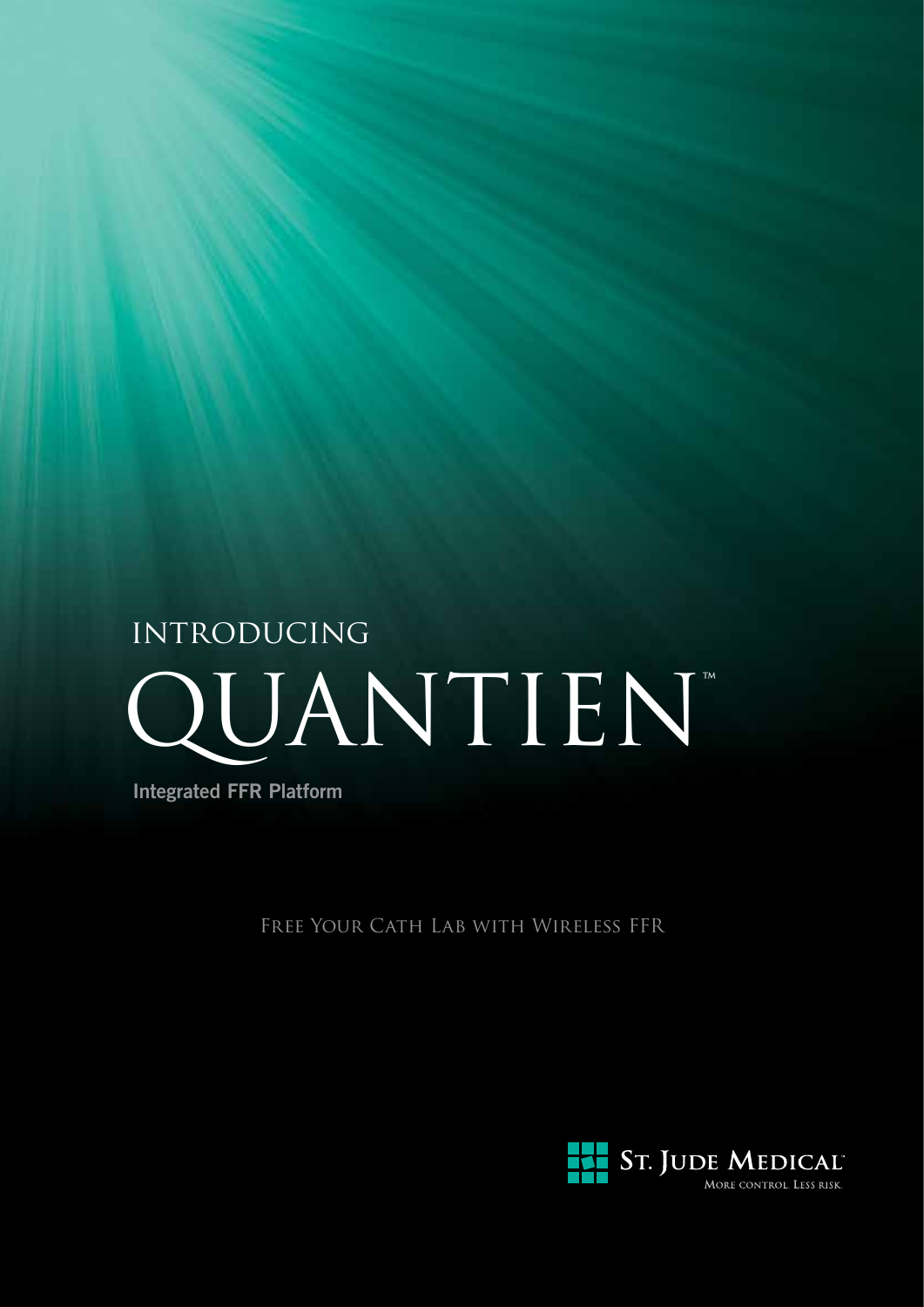# QUANTIEN FREE YOUR CATH LAB WITH WIRELESS

# Free from Cables

The QUANTIEN integrated FFR solution gives you a wireless patient environment, removing the clutter of cables and clearing the table for what's most important the patient.





FFR screen on existing monitors

# Free Up Your Time

With QUANTIEN, FFR is always available when and where you want it, without time-consuming setup or connecting of cables. Patient ID is quickly loaded from your hospital scheduling system, and the results are exported back to your archive, all with a minimum of manual interaction.



 $Wi-Box^{\text{TM}}$ Wireless AO Interface



### Perfect Touch Display

All features at your fingertips through the latest touch-screen technology and a high-resolution widescreen.



### Full Connectivity

Quick and easy procedures and full case documentation with DICOM worklist, DICOM archive and USB memory stick data export.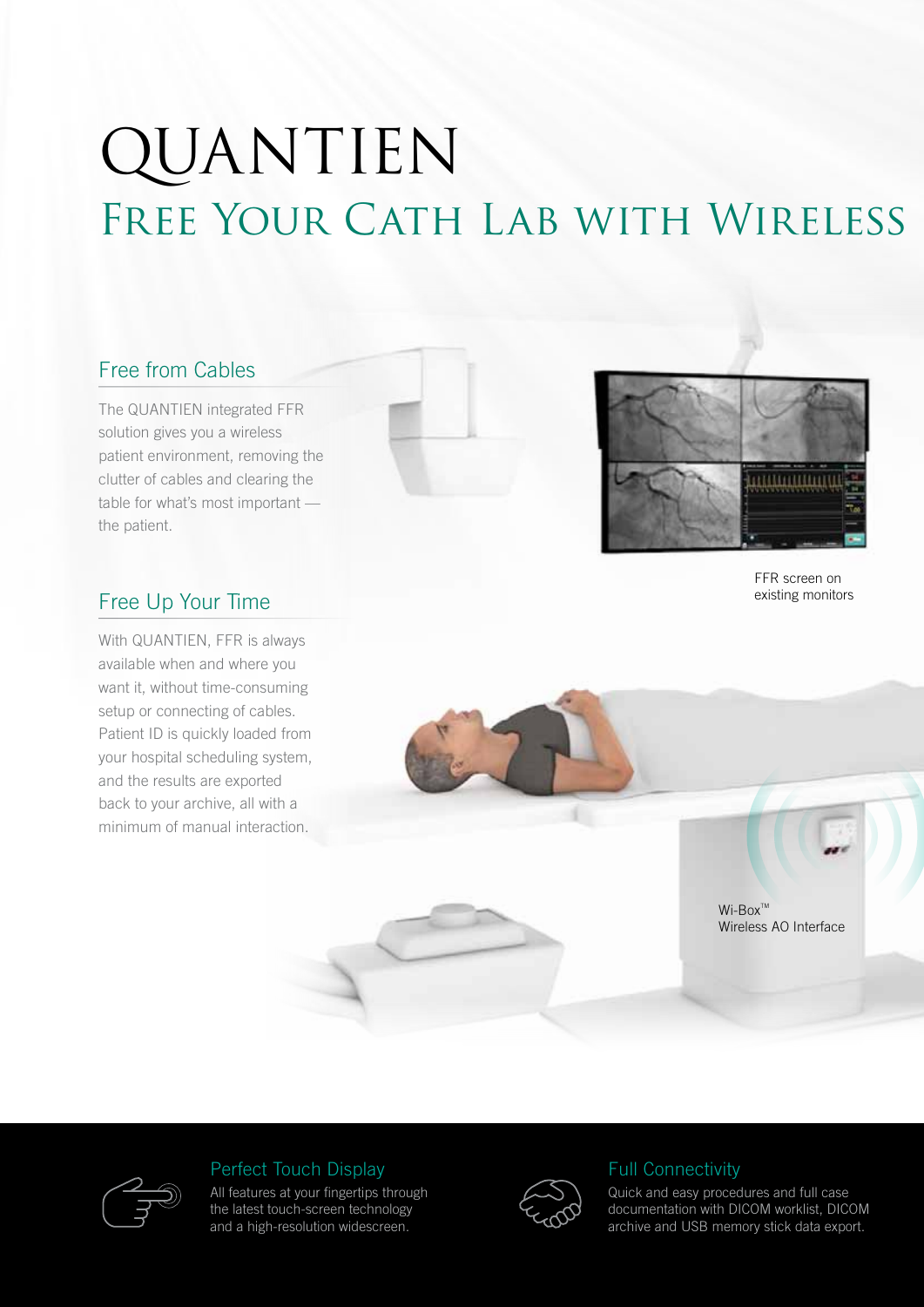# FFR<sub></sub>



QUANTIEN main unit

### Free Your Table

The wireless design of the QUANTIEN integrated FFR solution allows you to tailor your cath lab environment exactly the way you like. Place the QUANTIEN main unit anywhere in the lab, freeing up valuable table space and allowing control by either sterile or nonsterile-dressed staff.

Regardless of where you chose to place QUANTIEN, its video screen can be displayed on existing lab monitors for convenient viewing right next to your angiography and hemodynamic screens.

### Free from Time-Consuming **Installation**

Integrating QUANTIEN into your cath lab environment is quick and easy — no need to install cables through the floor or ceiling. QUANTIEN lets you go wireless without taking down the lab.

PressureWire<sup>™</sup> Aeris™

### Secure Wireless

Fast, robust and secure wireless communication using advanced radio technology from St. Jude Medical. Well proven in cath labs around the world.



### **PressureWire**

The Quantien integrated FFR platform is compatible with PressureWire Certus™ and PressureWire Aeris from St. Jude Medical.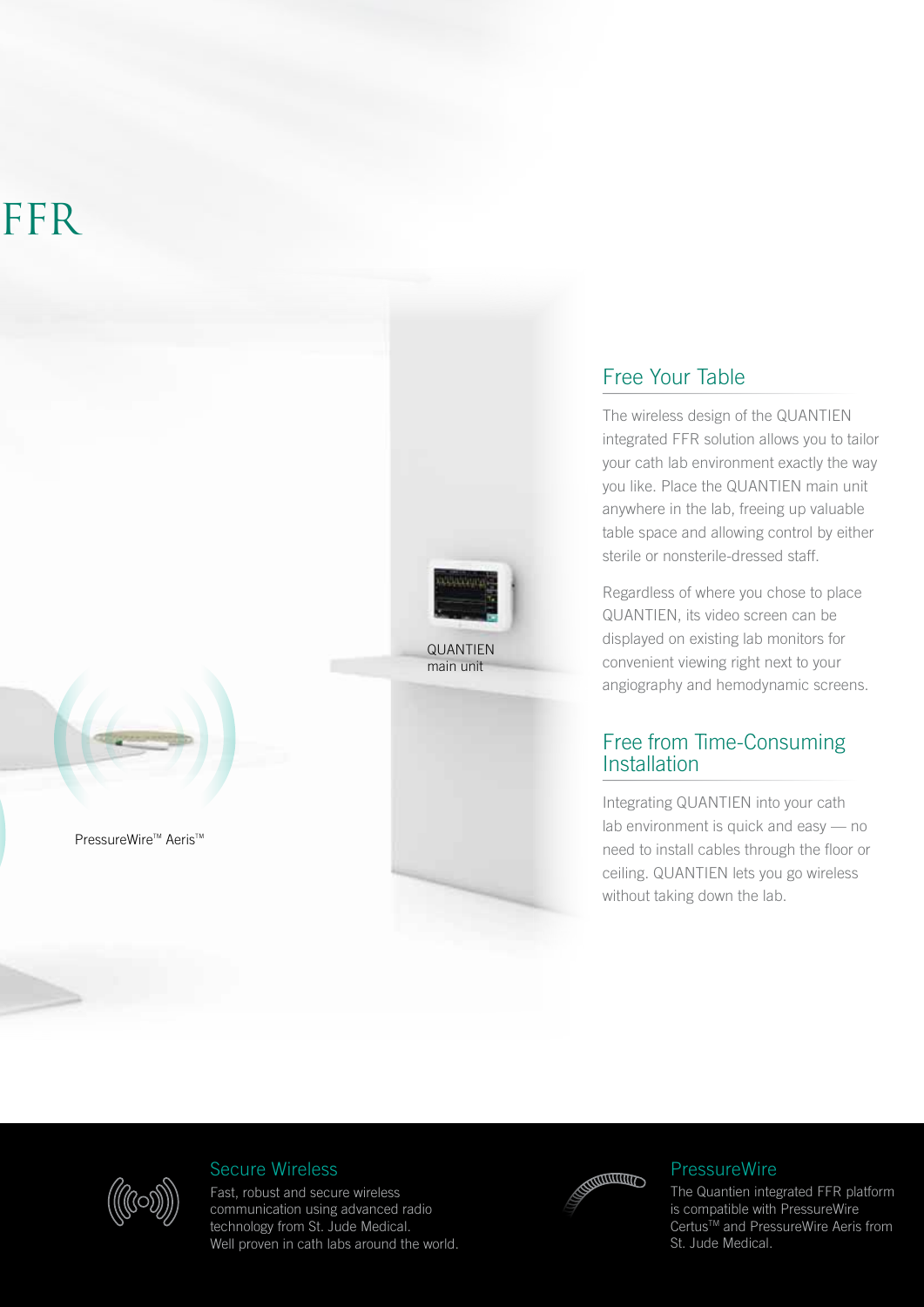# LIGHT YEARS AHEAD Wireless FFR.



## Solutions for PCI Optimization



ILUMIENTM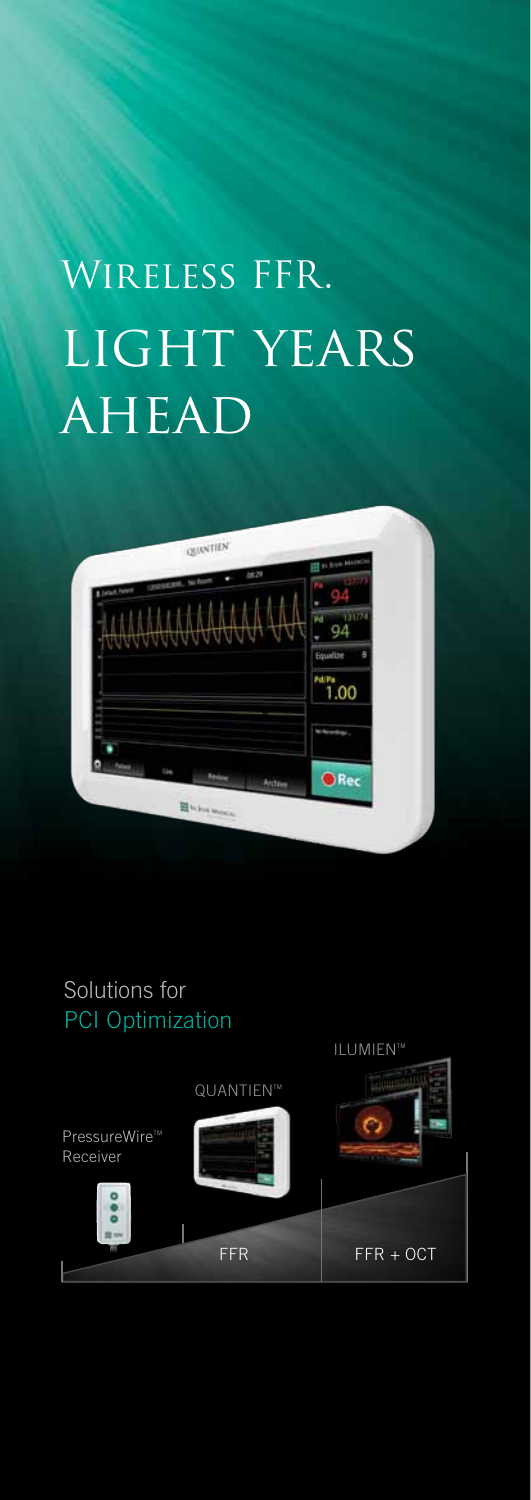### Guided Procedures



### Multivessel FFR Made Easy



Simplified live case documentation with vessel and procedure step annotation.

### Get Your Data in Seconds



Fast and easy data export via USB memory stick or network.